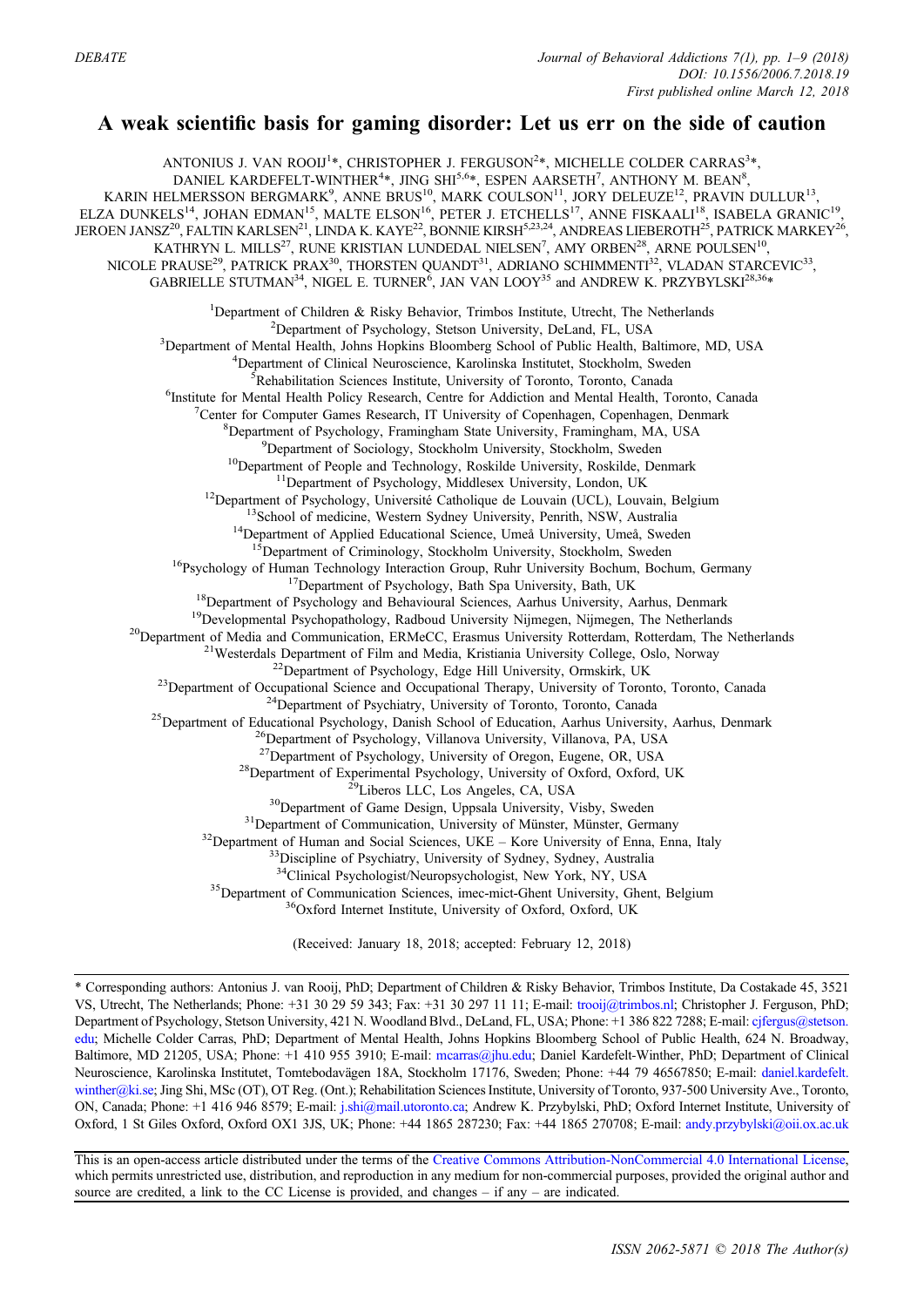We greatly appreciate the care and thought that is evident in the 10 commentaries that discuss our debate paper, the majority of which argued in favor of a formalized ICD-11 gaming disorder. We agree that there are some people whose play of video games is related to life problems. We believe that understanding this population and the nature and severity of the problems they experience should be a focus area for future research. However, moving from research construct to formal disorder requires a much stronger evidence base than we currently have. The burden of evidence and the clinical utility should be extremely high, because there is a genuine risk of abuse of diagnoses. We provide suggestions about the level of evidence that might be required: transparent and preregistered studies, a better demarcation of the subject area that includes a rationale for focusing on gaming particularly versus a more general behavioral addictions concept, the exploration of non-addiction approaches, and the unbiased exploration of clinical approaches that treat potentially underlying issues, such as depressive mood or social anxiety first. We acknowledge there could be benefits to formalizing gaming disorder, many of which were highlighted by colleagues in their commentaries, but we think they do not yet outweigh the wider societal and public health risks involved. Given the gravity of diagnostic classification and its wider societal impact, we urge our colleagues at the WHO to err on the side of caution for now and postpone the formalization.

Keywords: gaming disorder, International Classification of Diseases-11, World Health Organization, diagnosis, classification, mental disorders, moral panic

This reply reflects the personal opinion of the authors involved. The content of this paper does not necessarily reflect the official opinion of their respective institutions.

## INTRODUCTION

In our debate paper, we argued that formalization of a gaming disorder in International Classification of Diseases-11 (ICD-11) has potentially problematic medical, scientific, public health, societal, and rights-based repercussions that should be considered ([Aarseth et al., 2017](#page-6-0)). The difficulty of identifying the divide between "normal" behavior and actual illness has long been a problem in psychiatry and psychiatric epidemiology, leading to false-positive diagnoses with significant economic and societal consequences [\(Frances,](#page-6-0) [2013;](#page-6-0) Wakefi[eld, 2015](#page-8-0)). Thus, caution is warranted. Keeping this in mind, we maintain that the proposed new disorder lacks the necessary scientific support and sufficient clinical utility to justify making the jump from research construct to recognized diagnostic category. Given that ICD-11 has no category that would allow it to propose a tentative diagnosis for further study ([Van den Brink, 2017](#page-8-0)), it seems premature to advance to full classification.

We acknowledge there could be benefits to formalizing gaming disorder, many of which were highlighted by colleagues in their commentaries, but we think they do not yet outweigh the wider societal and public health risks involved. Ultimately, given the gravity of diagnostic classification and its wider societal impact ([Frances, 2013](#page-6-0)) and the low quality of the existing evidence base, we urge our colleagues at the World Health Organization (WHO) to err on the side of caution for now and postpone the formalization.

# COMMENTARIES AND DEBATE PAPER

We greatly appreciate the care and thought that is evident in the commentaries that discuss our debate paper [\(Billieux,](#page-6-0) [King, et al., 2017](#page-6-0); Griffi[ths, Kuss, Lopez-Fernandez, &](#page-6-0)

[Pontes, 2017;](#page-6-0) [Higuchi et al., 2017;](#page-7-0) [James & Tunney, 2017](#page-7-0); [Király & Demetrovics, 2017;](#page-7-0) [Lee, Choo, & Lee, 2017](#page-7-0); [Müller & Wöl](#page-7-0)fling, 2017; [Saunders et al., 2017;](#page-8-0) [Shadloo](#page-8-0) [et al., 2017](#page-8-0); [Van den Brink, 2017\)](#page-8-0). The authors of this response paper agree that there are some people whose play of video games is related to life problems. We believe that understanding this population and the nature and severity of the problems they experience should be one focus area for future research. But even if patients are simultaneously (A) intensively playing video games and (B) functionally impaired to a clinically significant level, the question remains whether A causes B and whether there is benefit from formalizing a disorder based on this assumption.

The authors of the current response are not opposed to the creation of new research constructs that cover both exces-sive forms of behavior and functional impairment ([Billieux,](#page-6-0) [Blaszczynski, et al., 2017](#page-6-0); [Billieux, Van Rooij, et al., 2017](#page-6-0); [Kardefelt-Winther et al., 2017](#page-7-0)). However, moving from research construct to formal disorder requires a much stronger evidence base than we currently have. As has been extensively debated in the context of psychiatric classification systems, both the scientific object of study and the practical utility of the disorder should be clearly and unambiguously established before formalizing new disorders in disease classification systems ([Frances, 2013](#page-6-0); [Pingani et al., 2014](#page-7-0); Wakefi[eld, 2015](#page-8-0)). The burden of evidence *and* the clinical utility should be extremely high, because there is a risk of abuse of diagnoses both within and beyond the clinical context, as we argued in our original paper ([Aarseth et al., 2017\)](#page-6-0). From our perspective, this utility has not been sufficiently demonstrated at this point and the scientific evidence base is not yet sufficiently clear to address fundamental ambiguities that are still in play.

To illustrate the latter point about a lack of clarity in the evidence base, we point to the fact that authors are still found to be discussing the inherent properties of the proposed disorder within the 10 commentaries. Much confusion remains – even among authors supporting the diagnosis – regarding what, exactly, the gaming disorder is. Would a gaming disorder relate only to gambling oriented games or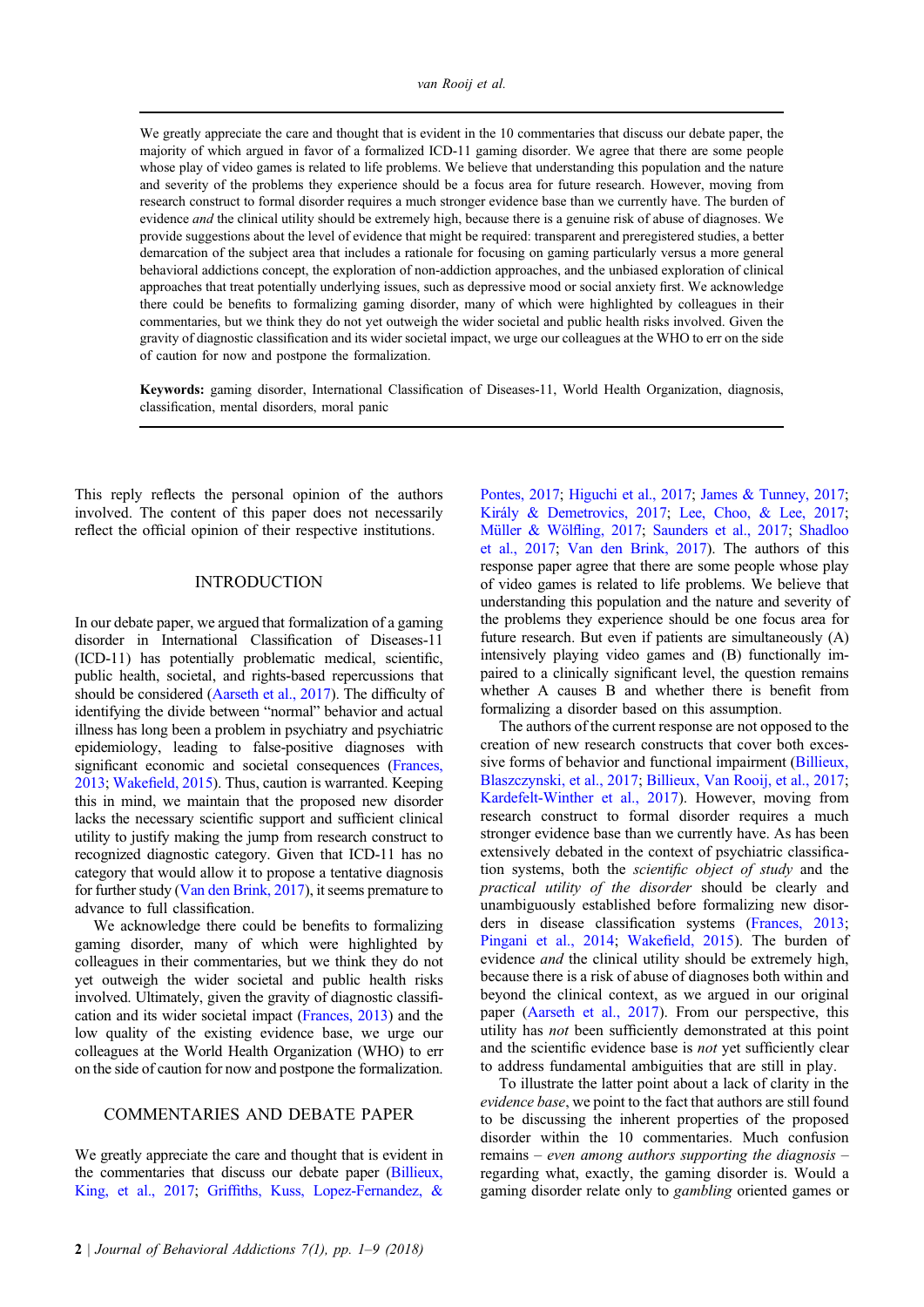to video games more generally [\(James & Tunney, 2017](#page-7-0))? Is the problem behavior caused by other underlying mental disorders ([Billieux, King, et al., 2017](#page-6-0)), or is it a consequence of alluring game mechanics [\(James & Tunney, 2017](#page-7-0))? Are we diagnosing people who play online games or offline games, or both [\(Király & Demetrovics, 2017](#page-7-0))? And is gaming disorder just a subcategory of a broader Internet addiction disorder or perhaps just one of many behavioral addictions ([Higuchi et al., 2017](#page-7-0))? What, exactly, are the symptoms of gaming disorder? Or are we to presume that clinicians will know it when they see it? As of this writing, the WHO appears to have proposed four separate categories for gaming disorders, all of which appear to differ from the fifth edition of the Diagnostic and Statistical Manual of Mental Disorders (DSM-5)'s Internet gaming disorder (IGD) [\(WHO, 2017a](#page-8-0), [2017b](#page-8-0), [2017c](#page-8-0), [2017d\)](#page-8-0). This suggests us considerable confusion in the field regarding what gaming disorder is. In our view, too many critical questions remain unanswered to support formalizing the disorder.

With regard to the *clinical utility*, it remains unclear what the clinical advantages are of a "gaming disorder" label. Clinicians need to be aware of intensive leisure time behaviors such as gaming and their (positive or negative) interplay with disorders ([Müller, Beutel, & Wöl](#page-7-0)fling, 2014; [Van Rooij, Schoenmakers, & van de Mheen, 2017\)](#page-8-0), but the question is whether a new diagnostic category will lead to improved treatment for patients. Arguments are made that it is financially practical to have a diagnosis, which may very well be true, but if this is all that is required to formalize a disorder, then we could make the same argument about almost every societal issue. The associated risks of stigmatization and diagnostic inflation should be considered as well.

Some of the commentaries addressed the issue of whether gaming disorder is truly a unique stand-alone disorder or merely symptomatic of other primary causes. Many existing diagnoses occur together and, in fact, this has sparked extensive debate about the generally over-lapping nature of mental health diagnoses ([Fried et al.,](#page-6-0) [2017\)](#page-6-0). However, the issue is not whether gaming disorder overlaps with other diagnoses, but whether it reflects a patient's response to those disorders. Specifically, is what we call "gaming disorder" merely a coping strategy for those with depression, attention-deficit/hyperactivity disorder, or other disorders?

If gaming is a coping behavior in some cases ([Kardefelt-](#page-7-0)[Winther, 2016](#page-7-0)), it would make more sense to explore the underlying causes for this behavior first and be sensitive to the extent to which treating these first-order challenges might resolve gaming problems. This is a concrete research question that could be operationalized by clinicians who are actively working in this field. If existing approaches are clinically sufficient, we must ask ourselves: Do we need a new gaming-specific disorder category? This should be properly established before a disorder is formalized. Recently, some high-quality, preregistered studies have isolated gaming disorder symptoms and failed to find that they, in and of themselves, directly link to health over time (e.g., [Przybylski, Weinstein, & Murayama, 2017](#page-8-0)), which further questions the value and accuracy of formalizing gaming disorder as a stand-alone disorder.

Multiple clinicians and researchers also argue, through the commentaries, that the proposed disorder will be useful to stimulate research and treatment (e.g., [Higuchi et al.,](#page-7-0) [2017\)](#page-7-0). While ambiguities are indeed confirmed and problems with evidence are acknowledged ([Shadloo et al.,](#page-8-0) [2017\)](#page-8-0), it is argued by multiple authors that the disorder will be the start of a process that results in a "better" disorder classification. It may indeed be possible that the formalization of a disorder will generate the momentum needed to study patients instead of healthy high-school/ college students or non-representative online samples recruited from Internet gaming forums, as is currently the case in much of the literature [\(Van den Brink, 2017](#page-8-0)).

However, similar expectations were voiced when the DSM-5 included IGD as a proposed category for further study (Petry & O'[Brien, 2013\)](#page-7-0), but we have not seen any improvements with respect to more patient-centric research or a stronger evidence base. As some have argued, including Internet gaming disorder in the DSM-5 might have been more harmful than helpful ([Billieux, Schimmenti,](#page-6-0) [Khazaal, Maurage, & Heeren, 2015\)](#page-6-0). It seems to have locked the research field into a confirmatory approach aiming to prove the existence, utility, and psychometric properties of the IGD criteria in various populations, rather than dealing with some of the more fundamental questions about the nature of problematic gaming raised in the commentaries, as well as this response paper. Findings from confirmatory studies are irrelevant if we have not established the scientific object of study and have some confidence in the accuracy and utility of the criteria that cover essential components. Such exploratory work was unfortunately marginalized in the wake of the DSM-5's IGD proposal and this may continue if gaming disorder is included in ICD-11.

With respect to the claim that a formal diagnosis is necessary because it justifies treatment administered to those gamers who seek it: this line of reasoning assumes that there has to be a diagnosis for every therapeutic modality, which is clearly not the case. For example, people who consult family therapists do not do so because they suffer from a "family disorder," but because they need professional help to deal with a perceived problem. Individuals who seek professional help for their gaming could receive such help without their gaming habits being converted into a psychiatric diagnosis. If there is a sufficient number of such individuals, clinics and specialized services would be established and would grow. This is analogous to services for other mental health problems, which are not tied to a particular diagnosis, such as services for sexual assault victims or bereavement.

Furthermore, formalizing a disorder with the intention to improve research quality neglects the wider non-clinical societal context. Formalization serves the immediate goals of some of the stakeholders, but not all. For example, clinicians obtain diagnostic clarity and opportunities for insurance coverage for their patients and researchers obtain opportunities to secure research funding. Unfortunately, the possibly negative societal consequences fall to the general population of individuals who play video games. Hundreds of millions of people spend billions of hours each week playing games ([Brown, 2017;](#page-6-0) [Lanxon, 2017;](#page-7-0) [McGonigal, 2011](#page-7-0)).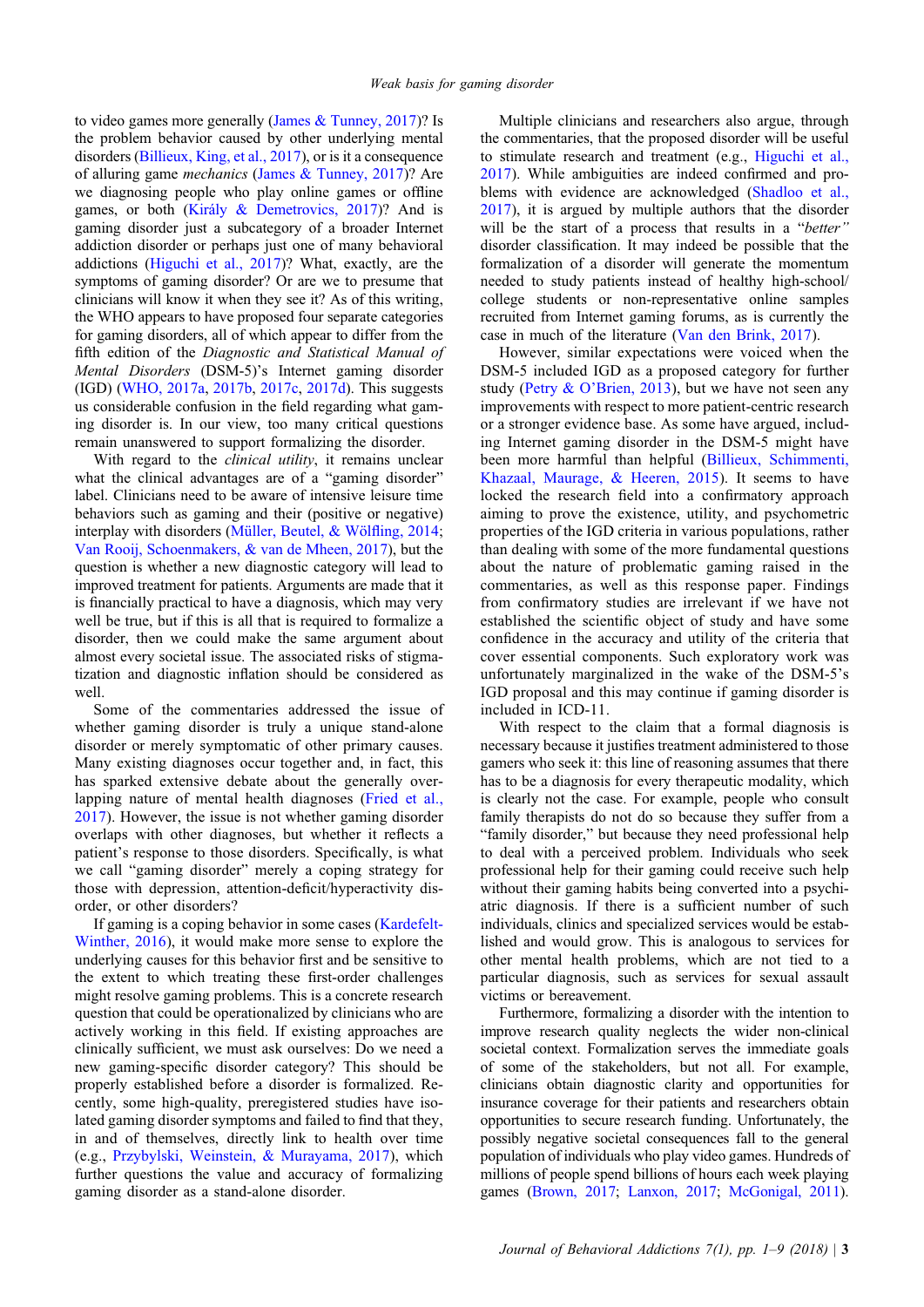A move to pathologize gaming could have important ramifications for the potentially stigmatized or misdiagnosed healthy "highly engaged" gamers, a group that has been identified (in representative samples that postulated its existence) as comprising between 1.1% and 10.9% of the gaming population ([Colder Carras, Van Rooij, et al., 2017;](#page-6-0) [Colder Carras & Kardefelt-Winther, 2018](#page-6-0); [Van Rooij,](#page-8-0) [Schoenmakers, Vermulst, Van den Eijnden, & van de](#page-8-0) [Mheen, 2011;](#page-8-0) [Wittek et al., 2016](#page-8-0)). This is a group that may strongly resemble problematic cases in the current diagnostic approaches, such as the WHO and DSM-5 frameworks, but that does not seem to experience significant life impairment as a consequence of their gaming [\(Deleuze](#page-6-0) [et al., 2017;](#page-6-0) [Snodgrass et al., 2014](#page-8-0), [2018](#page-8-0)). While some commentaries argued that a diagnosis would only apply to clinical cases and not be applicable to regular healthy gamers [\(Müller & Wöl](#page-7-0)fling, 2017; [Shadloo et al., 2017\)](#page-8-0), we find this view to be rather optimistic and not in tune with today's media climate. The continuous flow of flawed and exaggerated media reporting around the assumed harms of gaming should serve as a reminder that whatever we may propose in a clinical setting tends to reach far beyond the setting for which it was originally meant (e.g., [Kardaras,](#page-7-0) [2016](#page-7-0)). The influence of a gaming disorder diagnosis on wider society and its impact on parents and children everywhere is not something we can afford to ignore in our work.

# FURTHER ARGUMENTS IN FAVOR OF CAUTION

We will now provide some further arguments as to why it is necessary to err on the side of caution and limit the conceptualization of "gaming disorder" – or preferably wider behavioral addiction disorders – to the research context. We remain opposed to enshrining gaming disorder in diagnostic classification manuals that are widely used and consulted in policy settings, school systems, and healthcare. They are used by individuals who might not be knowledgeable about the nuances of media use, moral panic, and normative game-related behavior (including parents of children).

## Robust scientific standards are not (yet) employed

In recent years, major concerns have been raised about the empirical foundations of psychological science in general [\(Schimmack, 2012\)](#page-8-0) and the study of technology in particular ([Elson & Przybylski, 2017\)](#page-6-0), in addition to concerns about psychiatric epidemiology discussed above. We firmly believe the reproducibility crisis ([Cybulski, Mayo-Wilson,](#page-6-0) [& Grant, 2016](#page-6-0)) in the clinical ([Nosek, Spies, & Motyl,](#page-7-0) [2012](#page-7-0)) and psychological [\(Open Science Collaboration,](#page-7-0) [2015](#page-7-0)) sciences have direct implications for the study of and debates surrounding gaming disorder. Standards exist for reporting and evaluating evidence for both clinical and observational studies [\(McLeroy, Garney, Mayo-Wilson, &](#page-7-0) [Grant, 2016](#page-7-0)), and the use of these standards is rare in gaming disorder literature (as elsewhere). For example, even the most detailed and comprehensive recent review of IGD [\(Mihara & Higuchi, 2017\)](#page-7-0) does not include a

discussion or formal assessment of bias or limitations of the reviewed studies or the systematic review itself, which is not consistent with guidelines for systematic reviews of epidemiological literature [\(Stroup et al., 2000](#page-8-0)). In contrast to our stance, these important meta-scientific concerns were not apparent in the commentaries, many of which referenced the exact studies whose low-quality evidence motivated us to write the original debate paper. In our view, those studies suffer from a lack of scientific transparency and/or poor methodological choices that undermine our confidence in the findings. Much of the literature that seems to reflect a confirmation bias toward proving gaming disorder exists rather than treating the concept with appropriate scientific skepticism and curiosity. The inconsistencies in the literature have been commented elsewhere (e.g., Griffi[ths et al.,](#page-7-0) [2016;](#page-7-0) [Mihara & Higuchi, 2017](#page-7-0); [Quandt, 2017](#page-8-0)). To reiterate three key points:

First, basic reporting standards need to be improved, because the provision of data under analysis is not always clear. For example, several commentaries referred to separate publications that arose from a single data set of schoolchildren in Singapore [\(Gentile et al., 2011](#page-6-0)). Subsamples from this single data set have been used in upward of 19 publications, without proper cross-attribution ([Przybylski &](#page-8-0) [Wang, 2016\)](#page-8-0). This practice, colloquially known as "salami slicing" ([Chambers, 2017\)](#page-6-0), presents a challenge from a publication ethics perspective (Š[upak Smol](#page-8-0)čić[, 2013](#page-8-0)), inflates the number of independent investigations one might conclude have been done on a topic, and thwarts efforts to systematically review outcomes from what is ultimately a single study ([Mayo-Wilson et al., 2017\)](#page-7-0). In some cases, it appears that identical constructs from the Singapore data set are conceptualized and assessed differently across publications ([Ferguson, 2015\)](#page-6-0).

Second, data transparency is generally low [\(Elson &](#page-6-0) [Przybylski, 2017;](#page-6-0) [Wicherts, Borsboom, Kats, & Molenaar,](#page-8-0) [2006\)](#page-8-0). As far as we are aware, only three of the dozens of publications in the gaming disorder literature openly share their data and materials ([Przybylski, 2016](#page-8-0); [Przybylski et al.,](#page-8-0) [2017;](#page-8-0) [Weinstein, Przybylski, & Murayama, 2017](#page-8-0)). The fact that so few data sets are publicly available is problematic, because it raises the concern that errors in these data sets will go undetected ([King, Haagsma, Delfabbro, Gradisar, &](#page-7-0) Griffi[ths, 2013](#page-7-0)). The inaccessibility of raw data prevents researchers and reviewers from being able to directly interrogate work and precludes the scientific community at large from building upon the investments, researchers and taxpayers have already made to study gaming disorder ([Morey](#page-7-0) [et al., 2016](#page-7-0)). Third, although most of the studies in the literature are presented as providing confirmatory tests of research questions, we cannot rule out the possibility that these are in fact post hoc analyses and interpretations, because the sampling and analysis plans were not registered prior to data collection ([Wagenmakers, Wetzels, Borsboom,](#page-8-0) [van der Maas, & Kievit, 2012](#page-8-0)). This practice, known as Hypothesizing After the Results are Known, is thought to be widespread in psychology ([Gelman & Loken, 2013\)](#page-6-0) and increases the likelihood of false-positive findings (i.e., type 1 error). Until researchers responsibly distinguish between exploratory (i.e., theory-building) and preregistered confirmatory (i.e., theory-testing) analysis, much of the present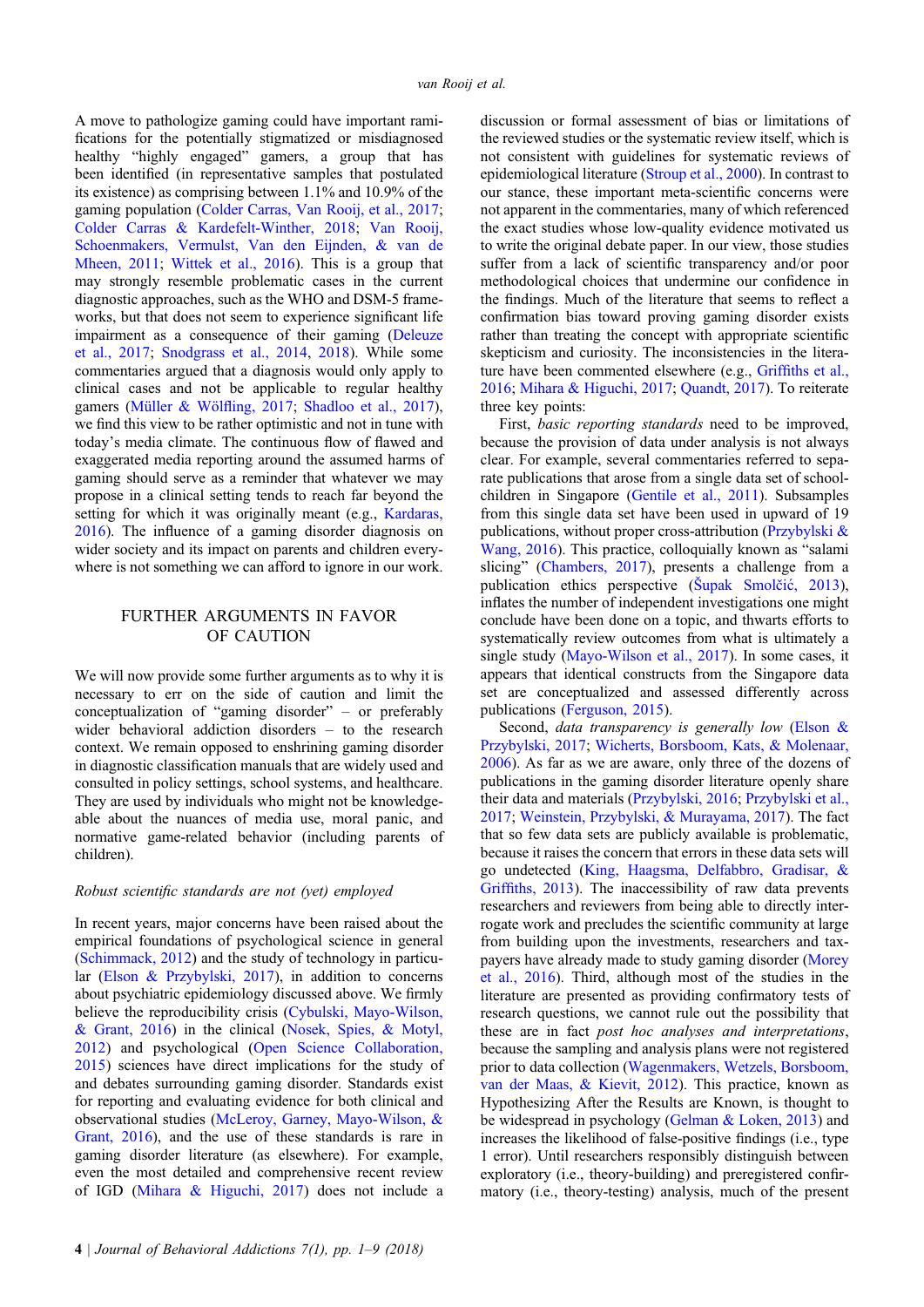research findings must be understood as tentative and thus inappropriate for creating diagnoses that will influence lives, health systems, and policies [\(Chambers, 2017;](#page-6-0) [Munafò](#page-7-0) [et al., 2017](#page-7-0)). Furthermore, researchers carefully need to select appropriate data sources for preregistered confirmatory analysis, including both the choice of cross-sectional or longitudinal data collection and the choice of population. We cannot rely on findings from cross-sectional research conducted with largely healthy populations – which arguably constitutes most research on this topic – when undertaking such a critical activity as formalizing a new disorder [\(Van](#page-8-0) [Rooij & Kardefelt-Winther, 2017\)](#page-8-0).

As mentioned previously, the onus to demonstrate that the evidence base is of sufficiently high quality to underpin a formal diagnosis is on those who advocate for formal classification. Given the problems listed in this section, we maintain that the quality of the existing evidence base is low. We ask those who wish to formalize gaming disorder in ICD-11 to demonstrate otherwise, as a high-quality evidence base needs to precede a formal disorder classification.

#### The argument for singling out video games is not convincing

A behavioral addiction definition focused purely on video games is on its face arbitrary. A convincing rationale for focusing on gaming, rather than the myriad of other activities one might overdo, is lacking. We acknowledge that some individuals may overdo gaming, just as they may overdo social media, work, or sex, or tan to excess or, indeed, dance. A brief subject search on PsychINFO using the terms "video game addiction" or "videogame addiction" or "gaming addiction" and similar terms for other behavioral issues, such as food (e.g., "food addiction" or "eating addiction"), exercise, work ("work addiction" or "occupational addiction"), plastic surgery, etc., reveal that other behaviors have also received considerable scientific attention. The results are presented in Table 1.

Yet, only gaming disorder has been proposed for ICD-11 inclusion, with no formal or transparent review of the evidence quality for any of the various addictions. We suggest that a general behavioral addiction category might be more initially defensible, both theoretically and in terms of clinical utility, than a myriad of specific behavioral addictions. Of course, such a broader disorder suffers from

|              | <i>Table 1</i> . Literature citations in PsychINFO for various |  |  |  |  |
|--------------|----------------------------------------------------------------|--|--|--|--|
| "addictions" |                                                                |  |  |  |  |

| Proposed addiction   | Number of found articles |  |  |
|----------------------|--------------------------|--|--|
| Food addiction       | 229                      |  |  |
| Video game addiction | 149                      |  |  |
| Sex addiction        | 117                      |  |  |
| Gambling addiction   | 71                       |  |  |
| Work addiction       | 65                       |  |  |
| Exercise addiction   | 55                       |  |  |
| Shopping addiction   | 19                       |  |  |
| Tanning addiction    | 6                        |  |  |
| Dance addiction      | 2                        |  |  |

the same risks of abuse as a narrower one: the discussed robust scientific standards should be employed.

# Moral panic might be influencing formalization and might increase due to it

Many of the commentaries sought to ease our concerns about moral panic by assuring us that a gaming disorder diagnosis would reduce moral panic. However, a historical analysis of moral panics finds that they usually work in the inverse direction – official reification promotes the panic, not eases it ([Bowman, 2016;](#page-6-0) [Ferguson, 2013](#page-6-0)). These can result in poorly thought out and ineffectual public policy efforts to restrict gaming time, such as South Korea's "shutdown" law (which blocked online playing for children between 12 and 6 a.m.). While such "solutions" may lead parents, clinicians, and society to feel that something is being done to address the perceived problem of excessive gaming, in fact, this intervention has had a negligible positive effect and even some negative outcomes ([Lee, Kim,](#page-7-0) [& Hong, 2017\)](#page-7-0). Moreover, as the United Nations Children's Fund stated in their recent report "Children in a Digital World": "applying clinical concepts to children's everyday behaviour does not help support them in developing healthy screen time habits." [\(UNICEF, 2017](#page-8-0), p. 115)

Given that we have already seen a proliferation of both dubious treatment centers and authoritarian regulations of speech and content in the name of gaming addiction, we believe the course of events is predictable. The commentaries on our original paper have given us no reason for optimism, given how readily some authors equated gaming disorder with substance abuse [\(Müller & Wöl](#page-7-0)fling, 2017), a comparison we consider misleading to the public and lacking in sound evidence ([Kardefelt-Winther et al., 2017\)](#page-7-0). We are also concerned that the formalization of gaming disorder might be a product of moral panic ([Bean, Nielsen, Van](#page-6-0) [Rooij, & Ferguson, 2017](#page-6-0)). We understand that certain countries face pressure to formalize gaming disorder as a response to perceived excessive gaming, but this does not reflect the situation in all participating countries that use the ICD. For countries where excessive gaming is perceived to be a problem, it may be more appropriate to seek solutions on a domestic level. This would enable cultural and contextspecific considerations to be made that the ICD, although somewhat flexible, cannot easily accommodate.

#### **CONCLUSIONS**

To conclude, we would like to address a question raised by Griffiths et al. ([2017\)](#page-6-0) as a point of criticism to our call for more clinical samples in research: "How can there be clinical samples in relation to a mental disorder that should not exist in the first place?" The answer is, of course, that prior to enshrining gaming disorder as a diagnosis, its clinical utility must be demonstrated in high-quality, transparent research with patients. If no patients are found, this would suggest that we do not need the formal disorder category. However, even if we find patients to study, patients themselves (or their parents) can also be influenced by moral panic and may come to believe they suffer from a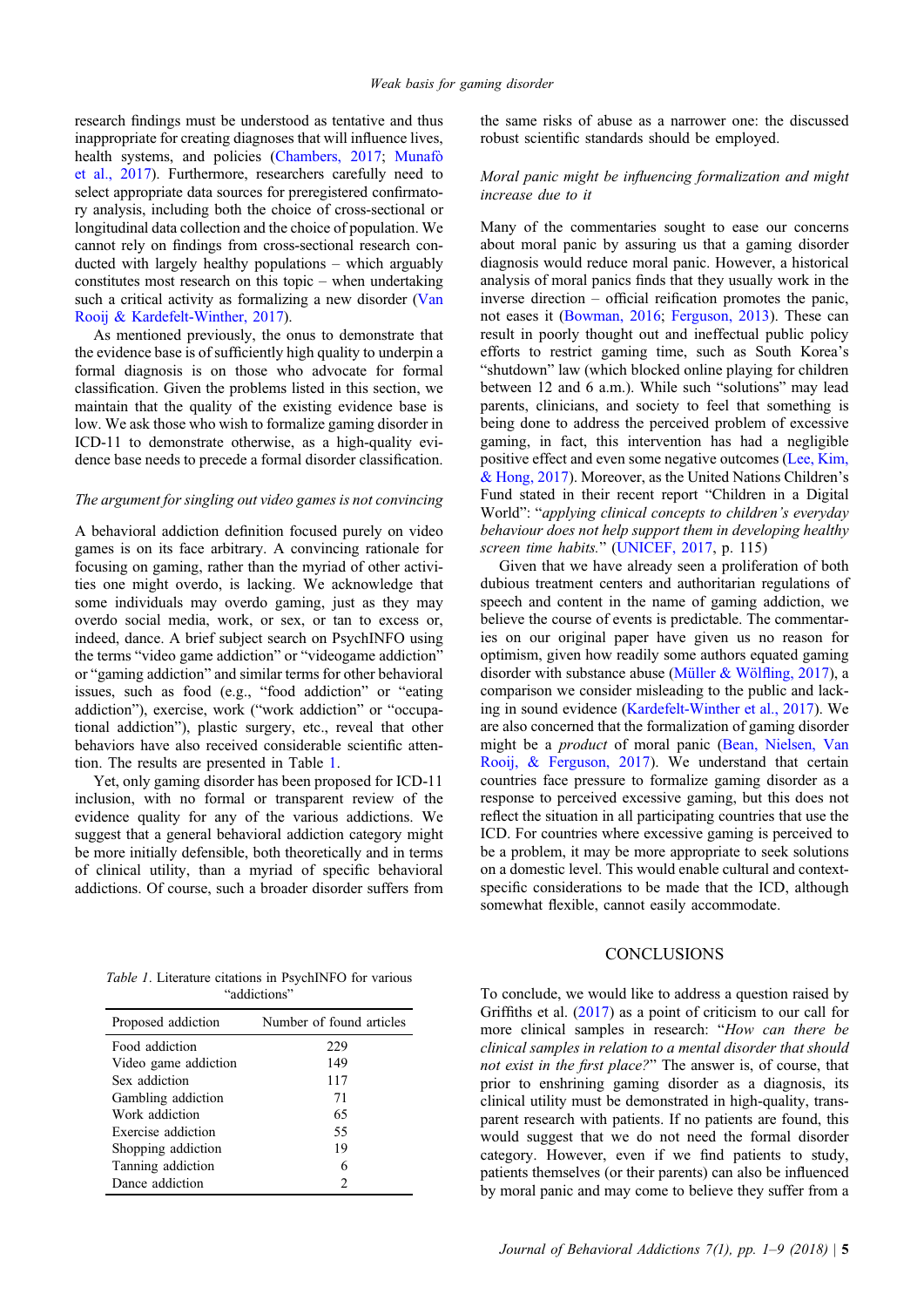disorder due to news coverage. A highly publicized "disorder" may offer a simplified explanation for problems that, in fact, have a deeper meaning. There is no easy solution to this challenge, but it is clear that clinicians need to be critical evaluators of underlying disease processes. Unfortunately, clinicians too can be influenced by moral panic and, as the saying goes, "If the only tool you have is a hammer, everything begins to look like a nail." Those who eventually conduct research with patients need to find ways to distinguish gaming patterns with significant negative long-term health effects from coping behaviors or temporary excessive gaming behavior without any serious long-term harm.

Griffiths et al. ([2017\)](#page-6-0) also ask, "How can such playing of video games be problematic, yet not be disordered?" This is a logical fallacy, in that the premise of the answer is implied in the question. Many issues are problems without being disorders. Experiencing stress due to work demands is a problem, yet not a disorder. Experiencing body dissatisfaction due to perceived competition with peers over mates can be regarded as a problem, yet not a disorder. This is because many problem behaviors are normative reactions to difficult circumstances. Relegating an excessive, by societal norms, behavior to the realm of the pathological has come under heavy criticism recently, e.g., in the removal of the bereavement exclusion for major depressive disorder in DSM-5 [\(Frances, 2013;](#page-6-0) [Regier, Kuhl, & Kupfer, 2013](#page-8-0); [Wake](#page-8-0)field, [2015](#page-8-0)).

As indicated above, some people may excessively play as a method of coping with other mental health issues. For others, gaming could be a way to avoid unpleasant activities such as work or school as part of an existential crisis about the direction of one's life. Much like individuals who have lost a loved one may experience extreme mental states similar to major depressive disorder for an extended period: people who play video games may exhibit extreme behaviors in reaction to a stressor. The issues can be quite complicated. If we equate coping or responding to problems with a mental disorder, this will further expand the elastic boundaries of psychiatric diagnosis ([Frances, 2013](#page-6-0)). They might stretch to the point of meaninglessness, potentially resulting in a dismissive view of behavioral addiction research [\(Billieux](#page-6-0) [et al., 2015;](#page-6-0) [Kardefelt-Winther et al., 2017\)](#page-7-0).

We join other researchers in psychiatry, psychiatric epidemiology, and the social sciences who propose that a clinical disorder should rest on the foundation of rigorous, transparent, and standardized methods. This requires acknowledging the reality that all studies are not created equal. Empirical evidence derived from gold standard research featuring standards, such as formal assessment of multiple sources of bias, preregistration, open data, open materials, open analytic code, and comprehensive reporting of conflicts of interest, is fundamentally more valuable than the closed source and non-transparent work, which characterizes most of the current literature on gaming disorder. Confirmatory (i.e., hypothesis testing) data analysis plans must be publicly preregistered in advance of data collection and these must be distinguished from exploratory (i.e., hypothesis generating) findings to facilitate the generation of high-quality evidence. Such evidence must then be synthesized using appropriate standards to determine consistency and strengths of effects as well as sources of bias in a way that can inform policymaking ([Liberati et al., 2009;](#page-7-0) [Stroup et al., 2000\)](#page-8-0). This level of evidence is not yet reached in gaming disorder research.

Risk of abuse of a formalized new disorder that solely involves the behavior of playing video games – a stigmatized entertainment activity – can only expand the falsepositive issues in psychiatry. This expansion will likely have a psychological and societal cost, potential harming the well-being of our children. We understand the arguments for wanting a clinical disorder, but maintain that the clinical utility of the proposed diagnosis is still unclear and the evidence base is not yet good enough. In short, we believe this debate is worthwhile and that a case might be made for diagnostic formalization in the future, but currently it is premature.

#### How to move forward: Beyond the echo chamber

We agree with Kuss, Griffiths, and Pontes ([2017\)](#page-7-0) on the importance of including multiple stakeholders in the process of formalizing a potential disorder, including not just academics, but gamers, industry executives, therapists, and others. We suggest that the WHO solicit input and feedback from a wider variety of stakeholders, including individuals who currently seek help or who have sought help for gaming-related problems and their family members/carers, as recommended for the development of mental disorder classifications in general ([Pingani et al., 2014;](#page-7-0) [Stein &](#page-8-0) [Phillips, 2013](#page-8-0)). Children in particular should be included in this process as one of the primary stakeholder groups playing games regularly. According to the United Nations Convention on the Rights of the Child, children have a fundamental right to have their voices heard in matters that concern them: formalizing a disorder classification that involves one of children's most popular everyday behaviors certainly concerns them.

Involving the aforementioned groups in the decisionmaking process will lead to a more holistic and accurate view of the diversity of video gaming. Stakeholder engagement has proven to be a fruitful endeavor in participatory mixed-methods research conducted with gamers [\(Colder](#page-6-0) [Carras, Porter, et al., 2017](#page-6-0)). Indeed, we would take this a step further and encourage such stakeholders to participate in the peer review of studies before they are conducted by following the Registered Reports methodology [\(www.cos.io/](http://www.cos.io/rr/)  $rr/$ ). In this approach, multiple stakeholders must agree on the value of the study hypotheses, methods, and sampling plans, so that the findings of any given study are not subjected to control by any interested party. Finally, we suggest that the WHO working group conducts or commissions a critical review of the existing literature following the highest standards for evidence evaluation with an eye toward the Open Science principles mentioned in this paper.

We remain optimistic for the future. Some preregistered and methodologically rigorous papers have recently been published in this field (e.g., [Weinstein et al., 2017\)](#page-8-0) and valuable qualitative work is starting to appear more widely, challenging the disorder model in some cases [\(Snodgrass](#page-8-0) [et al., 2017,](#page-8-0) [2018](#page-8-0)). In the meantime, we would strongly encourage the WHO to err on the side of caution, halt further formalization of new gaming disorders, and stimulate better research into the role that screen time plays in our lives.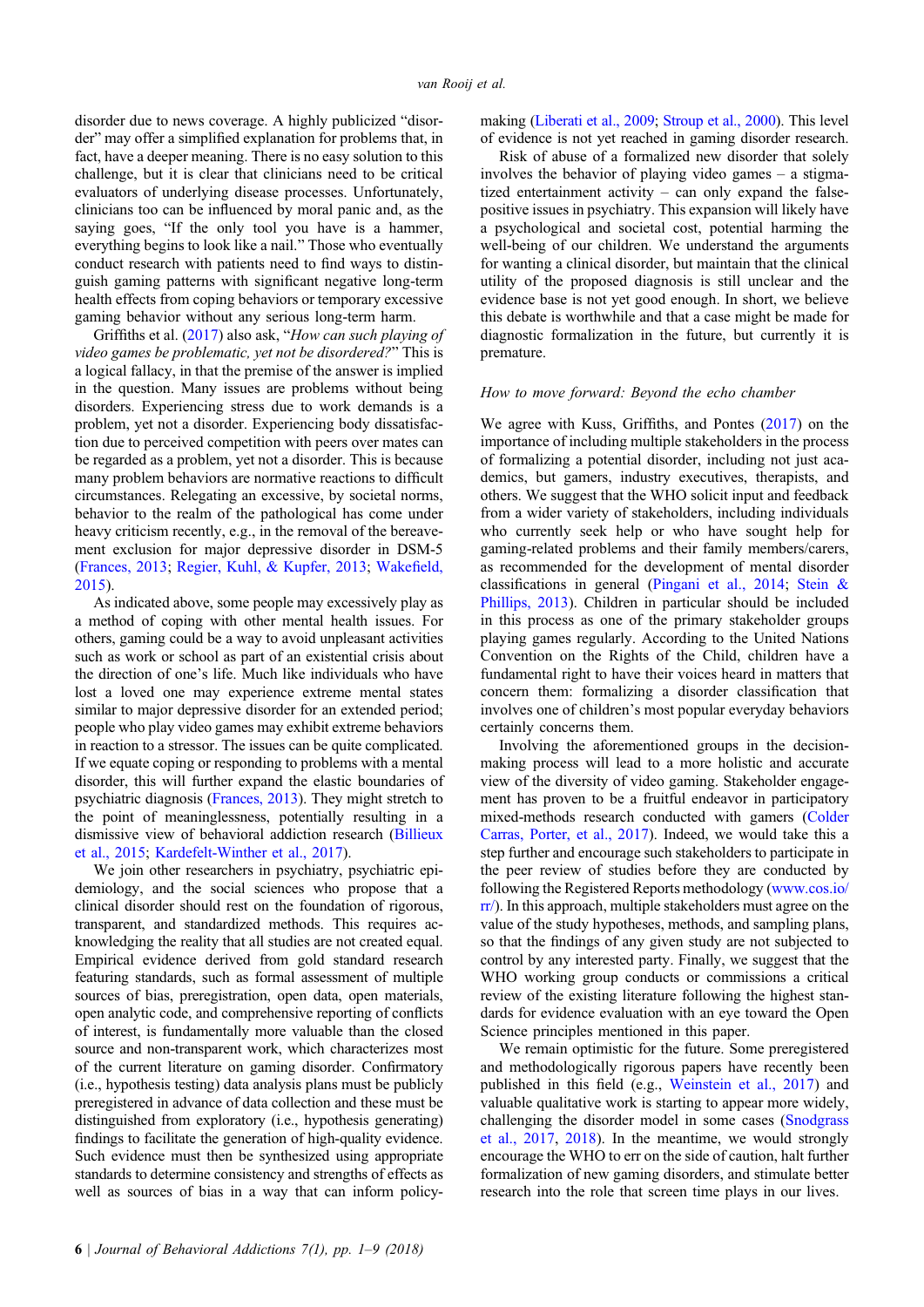<span id="page-6-0"></span>Funding sources: MCC's contribution to this research was supported by the National Institute of Mental Health Training grant 5T32MH014592-39.

Authors' contribution: AJVR, CJF, MCC, DK-W, JS, and AKP were directly involved in writing the paper. The remaining authors intellectually support the content of the debate paper.

Conflict of interest: No conflicts of interest were reported by any author.

## **REFERENCES**

- Aarseth, E., Bean, A. M., Boonen, H., Colder Carras, M., Coulson, M., Das, D., Deleuze, J., Dunkels, E., Edman, J., Ferguson, C. J., Haagsma, M. C., Helmersson Bergmark, K., Hussain, Z., Jansz, J., Kardefelt-Winther, D., Kutner, L., Markey, P., Nielsen, R. K. L., Prause, N., Przybylski, A., Quandt, T., Schimmenti, A., Starcevic, V., Stutman, G., Van Looy, J., & Van Rooij, A. J. (2017). Scholars' open debate paper on the World Health Organization ICD-11 gaming disorder proposal. Journal of Behavioral Addictions, 6(3), 267–270. doi:[10.1556/](http://dx.doi.org/10.1556/2006.5.2016.088) [2006.5.2016.088](http://dx.doi.org/10.1556/2006.5.2016.088)
- Bean, A. M., Nielsen, R. K. L., Van Rooij, A. J., & Ferguson, C. J. (2017). Video game addiction: The push to pathologize video games. Professional Psychology: Research and Practice, 48(5), 378–389. doi[:10.1037/pro0000150](http://dx.doi.org/10.1037/pro0000150)
- Billieux, J., Blaszczynski, A., Colder Carras, M., Edman, J., Heeren, A., Kardefelt-Winther, D., Khazaal, Y., Thege, B. K., Maurage, P., Schimment, A., & Van Rooij, A. J. (2017). Behavioral addiction: Open definition development. Open Science Framework. doi:[10.17605/OSF.IO/Q2VVA](http://dx.doi.org/10.17605/OSF.IO/Q2VVA)
- Billieux, J., King, D. L., Higuchi, S., Achab, S., Bowden-Jones, H., Hao, W., Long, J., Lee, H. K., Potenza, M. N., Saunders, J. B., & Poznyak, V. (2017). Functional impairment matters in the screening and diagnosis of gaming disorder. Journal of Behavioral Addictions, 6(3), 285–289. doi[:10.1556/2006.6.2017.036](http://dx.doi.org/10.1556/2006.6.2017.036)
- Billieux, J., Schimmenti, A., Khazaal, Y., Maurage, P., & Heeren, A. (2015). Are we overpathologizing everyday life? A tenable blueprint for behavioral addiction research. Journal of Behavioral Addictions, 4(3), 119–123. doi[:10.1556/2006.4.2015.009](http://dx.doi.org/10.1556/2006.4.2015.009)
- Billieux, J., Van Rooij, A. J., Heeren, A., Schimmenti, A., Maurage, P., Edman, J., Blaszczynski, A., Khazaal, Y., & Kardefelt-Winther, D. (2017). Behavioural Addiction Open Definition 2.0 – Using the Open Science Framework for collaborative and transparent theoretical development. Addiction, 112(10), 1723–1724. doi:[10.1111/add.13938](http://dx.doi.org/10.1111/add.13938)
- Bowman, N. D. (2016). The rise (and refinement) of moral panic. In R. Kowert & T. Quandt (Eds.), The video game debate: Unraveling the physical; social; and psychological effects of digital games (pp. 22–38). New York, NY: Routledge.
- Brown, A. (2017). Younger men play video games, but so do a diverse group of other Americans. Retrieved September 11, 2017, from [http://www.pewresearch.org/fact-tank/2017/09/](http://www.pewresearch.org/fact-tank/2017/09/11/younger-men-play-video-games-but-so-do-a-diverse-group-of-other-americans/) [11/younger-men-play-video-games-but-so-do-a-diverse-group](http://www.pewresearch.org/fact-tank/2017/09/11/younger-men-play-video-games-but-so-do-a-diverse-group-of-other-americans/)[of-other-americans/](http://www.pewresearch.org/fact-tank/2017/09/11/younger-men-play-video-games-but-so-do-a-diverse-group-of-other-americans/)
- Chambers, C. (2017). The seven deadly sins of psychology a manifesto for reforming the culture of scientific practice. Princeton, NJ: Princeton University Press.
- Colder Carras, M., & Kardefelt-Winther, D. (2018). When addiction symptoms and life problems diverge: A latent class analysis of problematic gaming in a representative multinational sample of European adolescents. European Child & Adolescent Psychiatry. Advance online publication. doi:[10.](http://dx.doi.org/10.1007/s00787-018-1108-1) [1007/s00787-018-1108-1](http://dx.doi.org/10.1007/s00787-018-1108-1)
- Colder Carras, M., Porter, A. M., Van Rooij, A. J., King, D., Lange, A., Carras, M., & Labrique, A. (2017). Gamers' insights into the phenomenology of normal gaming and game "addiction": A mixed methods study. Computers in Human Behavior, 79, 238–246. doi:[10.1016/j.chb.2017.10.029](http://dx.doi.org/10.1016/j.chb.2017.10.029)
- Colder Carras, M., Van Rooij, A. J., Van de Mheen, D., Musci, R., Xue, Q.-L., & Mendelson, T. (2017). Video gaming in a hyperconnected world: A cross-sectional study of heavy gaming, problematic gaming symptoms, and online socializing in adolescents. Computers in Human Behavior, 68, 472–479. doi[:10.1016/j.chb.2016.11.060](http://dx.doi.org/10.1016/j.chb.2016.11.060)
- Cybulski, L., Mayo-Wilson, E., & Grant, S. (2016). Improving transparency and reproducibility through registration: The status of intervention trials published in clinical psychology journals. Journal of Consulting and Clinical Psychology, 84(9), 753–767. doi:[10.1037/ccp0000115](http://dx.doi.org/10.1037/ccp0000115)
- Deleuze, J., Nuyens, F., Rochat, L., Rothen, S., Maurage, P., & Billieux, J. (2017). Established risk factors for addiction fail to discriminate between healthy gamers and gamers endorsing DSM-5. Journal of Behavioral Addictions, 6(4), 516–524. doi[:10.1556/2006.6.2017.074](http://dx.doi.org/10.1556/2006.6.2017.074)
- Elson, M., & Przybylski, A. K. (2017). The science of technology and human behavior. Journal of Media Psychology, 29(1), 1–7. doi[:10.1027/1864-1105/a000212](http://dx.doi.org/10.1027/1864-1105/a000212)
- Ferguson, C. J. (2013). Violent video games and the Supreme Court: Lessons for the scientific community in the wake of Brown v. Entertainment Merchants Association. American Psychologist, 68(2), 57–74. doi:[10.1037/a0030597](http://dx.doi.org/10.1037/a0030597)
- Ferguson, C. J. (2015). Pay no attention to that data behind the curtain: On angry birds, happy children, scholarly squabbles, publication bias, and why betas rule metas. Perspectives on Psychological Science, 10(5), 683–691. doi[:10.1177/174569](http://dx.doi.org/10.1177/1745691615593353) [1615593353](http://dx.doi.org/10.1177/1745691615593353)
- Frances, A. (2013). The past, present and future of psychiatric diagnosis. World Psychiatry, 12(2), 111–112. doi[:10.1002/](http://dx.doi.org/10.1002/wps.20027) [wps.20027](http://dx.doi.org/10.1002/wps.20027)
- Fried, E. I., van Borkulo, C. D., Cramer, A. O. J., Boschloo, L., Schoevers, R. A., & Borsboom, D. (2017). Mental disorders as networks of problems: A review of recent insights. Social Psychiatry and Psychiatric Epidemiology, 52(1), 1–10. doi[:10.1007/s00127-016-1319-z](http://dx.doi.org/10.1007/s00127-016-1319-z)
- Gelman, A., & Loken, E. (2013). The garden of forking paths: Why multiple comparisons can be a problem, even when there is no "fishing expedition" or "p-hacking" and the research hypothesis was posited ahead of time. Retrieved from [http://www.stat.](http://www.stat.columbia.edu/~gelman/research/unpublished/p_hacking.pdf) [columbia.edu/~gelman/research/unpublished/p\\_hacking.pdf](http://www.stat.columbia.edu/~gelman/research/unpublished/p_hacking.pdf)
- Gentile, D. A., Choo, H., Liau, A., Sim, T., Li, D., Fung, D., & Khoo, A. (2011). Pathological video game use among youths: A two-year longitudinal study. Pediatrics, 127(2), e319–e329. doi[:10.1542/peds.2010-1353](http://dx.doi.org/10.1542/peds.2010-1353)
- Griffiths, M. D., Kuss, D. J., Lopez-Fernandez, O., & Pontes, H. M. (2017). Problematic gaming exists and is an example of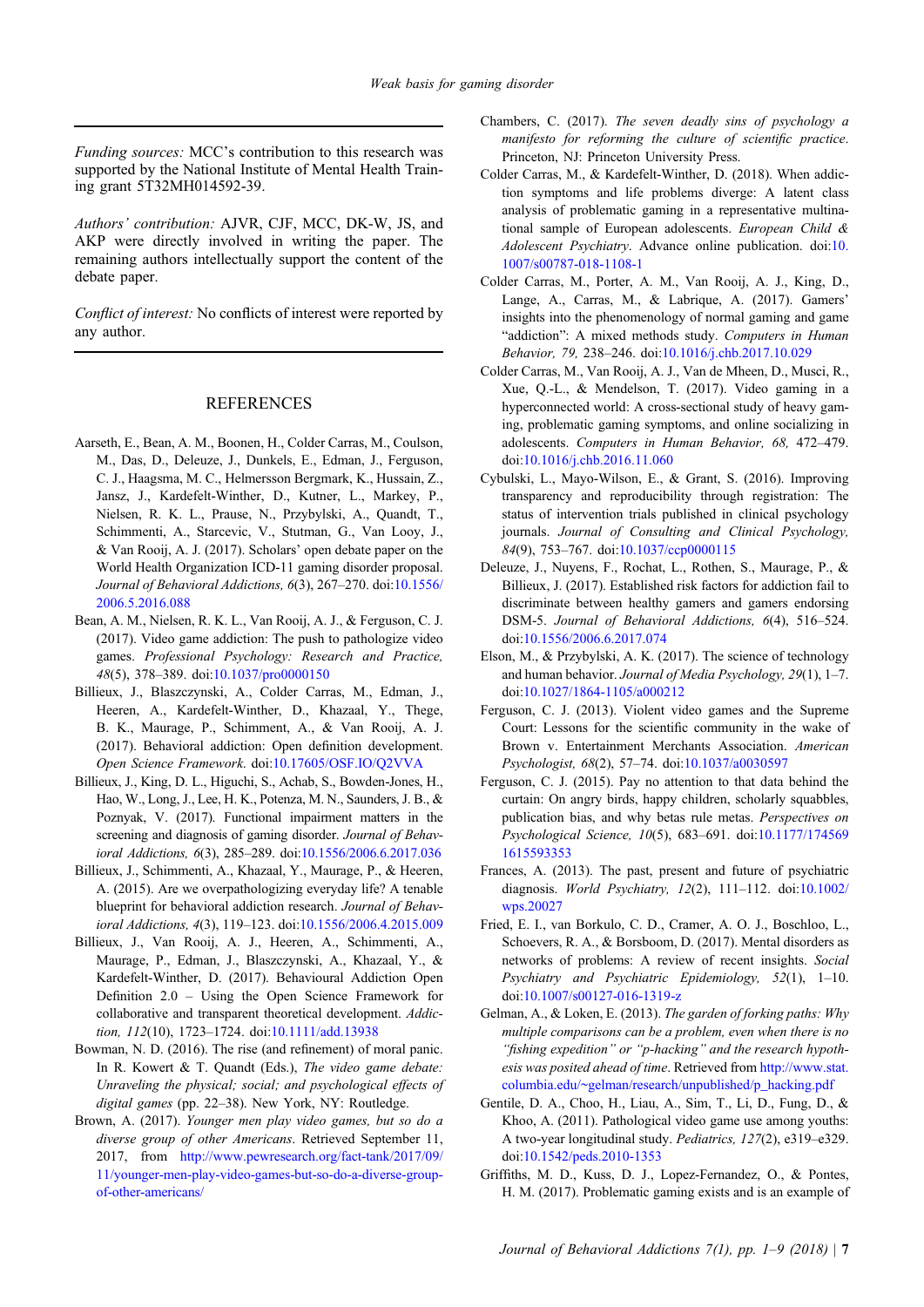<span id="page-7-0"></span>disordered gaming. Journal of Behavioral Addictions, 6(3), 296–301. doi:[10.1556/2006.6.2017.037](http://dx.doi.org/10.1556/2006.6.2017.037)

- Griffiths, M. D., Van Rooij, A. J., Kardefelt-Winther, D., Starcevic, V., Király, O., Pallesen, S., Müller, K., Dreier, M., Carras, M., Prause, N., King, D. L., Aboujaoude, E., Kuss, D. J., Pontes, H. M., Lopez Fernandez, O., Nagygyorgy, K., Achab, S., Billieux, J., Quandt, T., Carbonell, X., Ferguson, C. J., Hoff, R. A., Derevensky, J., Haagsma, M. C., Delfabbro, P., Coulson, M., Hussain, Z., & Demetrovics, Z. (2016). Working towards an international consensus on criteria for assessing Internet gaming disorder: A critical commentary on Petry et al. (2014). Addiction, 111(1), 167–175. doi[:10.1111/add.13057](http://dx.doi.org/10.1111/add.13057)
- Higuchi, S., Nakayama, H., Mihara, S., Maezono, M., Kitayuguchi, T., & Hashimoto, T. (2017). Inclusion of gaming disorder criteria in ICD-11: A clinical perspective in favor. Journal of Behavioral Addictions, 6(3), 293–295. doi[:10.1556/2006.6.](http://dx.doi.org/10.1556/2006.6.2017.049) [2017.049](http://dx.doi.org/10.1556/2006.6.2017.049)
- James, R. J. E., & Tunney, R. J. (2017). The relationship between gaming disorder and addiction requires a behavioral analysis. Journal of Behavioral Addictions, 6(3), 306–309. doi:[10.1556/](http://dx.doi.org/10.1556/2006.6.2017.045) [2006.6.2017.045](http://dx.doi.org/10.1556/2006.6.2017.045)
- Kardaras, N. (2016). It's "digital heroin": How screens turn kids into psychotic junkies. Retrieved August 27, 2016, from [https://](https://nypost.com/2016/08/27/its-digital-heroin-how-screens-turn-kids-into-psychotic-junkies/) [nypost.com/2016/08/27/its-digital-heroin-how-screens-turn](https://nypost.com/2016/08/27/its-digital-heroin-how-screens-turn-kids-into-psychotic-junkies/)[kids-into-psychotic-junkies/](https://nypost.com/2016/08/27/its-digital-heroin-how-screens-turn-kids-into-psychotic-junkies/)
- Kardefelt-Winther, D. (2016). Conceptualizing Internet use disorders: Addiction or coping process? Psychiatry and Clinical Neurosciences, 71(7), 459–466. doi:[10.1111/pcn.12413](http://dx.doi.org/10.1111/pcn.12413)
- Kardefelt-Winther, D., Heeren, A., Schimmenti, A., Van Rooij, A. J., Maurage, P., Colder Carras, M., Edman, J., Blaszczynski, A., Khazaal, Y., & Billieux, J. (2017). How can we conceptualize behavioural addiction without pathologizing common behaviours? Addiction, 112(10), 1709–1715. doi:[10.1111/](http://dx.doi.org/10.1111/add.13763) [add.13763](http://dx.doi.org/10.1111/add.13763)
- King, D. L., Haagsma, M. C., Delfabbro, P. H., Gradisar, M., & Griffiths, M. D. (2013). Toward a consensus definition of pathological video-gaming: A systematic review of psychometric assessment tools. Clinical Psychology Review, 33(3), 331–342. doi:[10.1016/j.cpr.2013.01.002](http://dx.doi.org/10.1016/j.cpr.2013.01.002)
- Király, O., & Demetrovics, Z. (2017). Inclusion of gaming disorder in ICD has more advantages than disadvantages. Journal of Behavioral Addictions, 6(3), 1–15. doi:[10.1556/2006.6.](http://dx.doi.org/10.1556/2006.6.2017.050) [2017.050](http://dx.doi.org/10.1556/2006.6.2017.050)
- Kuss, D. J., Griffiths, M. D., & Pontes, H. M. (2017). Chaos and confusion in DSM-5 diagnosis of Internet gaming disorder: Issues, concerns, and recommendations for clarity in the field. Journal of Behavioral Addictions, 6(2), 103–109. doi:[10.1556/](http://dx.doi.org/10.1556/2006.5.2016.062) [2006.5.2016.062](http://dx.doi.org/10.1556/2006.5.2016.062)
- Lanxon, N. (2017). China Just Became the Games Industry Capital of the World. Retrieved June 1, 2017, from [https://www.](https://www.bloomberg.com/news/articles/2017-06-01/china-just-became-the-games-industry-capital-of-the-world) [bloomberg.com/news/articles/2017-06-01/china-just-became](https://www.bloomberg.com/news/articles/2017-06-01/china-just-became-the-games-industry-capital-of-the-world)[the-games-industry-capital-of-the-world](https://www.bloomberg.com/news/articles/2017-06-01/china-just-became-the-games-industry-capital-of-the-world)
- Lee, C., Kim, H., & Hong, A. (2017). Ex-post evaluation of illegalizing juvenile online game after midnight: A case of shutdown policy in South Korea. Telematics and Informatics, 34(8), 1597–1606. doi[:10.1016/j.tele.2017.07.006](http://dx.doi.org/10.1016/j.tele.2017.07.006)
- Lee, S.-Y., Choo, H., & Lee, H. K. (2017). Balancing between prejudice and fact for gaming disorder: Does the existence of alcohol use disorder stigmatize healthy drinkers or impede scientific research? Journal of Behavioral Addictions, 6(3), 302–305. doi:[10.1556/2006.6.2017.047](http://dx.doi.org/10.1556/2006.6.2017.047)
- Liberati, A., Altman, D. G., Tetzlaff, J., Mulrow, C., Gøtzsche, P. C., Ioannidis, J. P. A., Clarke, M., Devereaux, P. J., Kleijnen, J., & Moher, D. (2009). The PRISMA statement for reporting systematic reviews and meta-analyses of studies that evaluate health care interventions: Explanation and elaboration. PLoS Medicine, 6(7), 1–28. doi:[10.1371/journal.pmed.](http://dx.doi.org/10.1371/journal.pmed.1000100) [1000100](http://dx.doi.org/10.1371/journal.pmed.1000100)
- Mayo-Wilson, E., Li, T., Fusco, N., Bertizzolo, L., Canner, J. K., Cowley, T., Doshi, P., Ehmsen, J., Gresham, G., Guo, N., Haythornthwaite, J. A., Heyward, J., Hong, H., Pham, D., Payne, J. L., Rosman, L., Stuart, E. A., Suarez-Cuervo, C., Tolbert, E., Twose, C., Vedula, S., & Dickersin, K. (2017). Cherry-picking by trialists and meta-analysts can drive conclusions about intervention efficacy. Journal of Clinical Epidemiology, 91, 95–110. doi:[10.1016/j.jclinepi.2017.07.014](http://dx.doi.org/10.1016/j.jclinepi.2017.07.014)
- McGonigal, J. (2011). Reality is broken: Why games make us better and how they can change the world. New York, NY: Penguin Books.
- McLeroy, K. R., Garney, W., Mayo-Wilson, E., & Grant, S. (2016). Scientific reporting. Health Education & Behavior, 43(5), 501–508. doi:[10.1177/1090198116668522](http://dx.doi.org/10.1177/1090198116668522)
- Mihara, S., & Higuchi, S. (2017). Cross-sectional and longitudinal epidemiological studies of Internet gaming disorder: A systematic review of the literature. Psychiatry and Clinical Neurosciences, 71(7), 425–444. doi:[10.1111/pcn.12532](http://dx.doi.org/10.1111/pcn.12532)
- Morey, R. D., Chambers, C. D., Etchells, P. J., Harris, C. R., Hoekstra, R., Lakens, D., Lewandowsky, S., Morey, C. C., Newman, D. P., Schönbrodt, F. D., Vanpaemel, W., Wagenmakers, E. J., & Zwaan, R. A. (2016). The peer reviewers' openness initiative: Incentivizing open research practices through peer review. Royal Society Open Science, 3(1), 150547. doi:[10.1098/rsos.150547](http://dx.doi.org/10.1098/rsos.150547)
- Müller, K. W., Beutel, M. E., & Wölfling, K. (2014). A contribution to the clinical characterization of Internet addiction in a sample of treatment seekers: Validity of assessment, severity of psychopathology and type of co-morbidity. Comprehensive Psychiatry, 55(4), 770–777. doi:[10.1016/j.comppsych.2014.](http://dx.doi.org/10.1016/j.comppsych.2014.01.010) [01.010](http://dx.doi.org/10.1016/j.comppsych.2014.01.010)
- Müller, K. W., & Wölfling, K. (2017). Both sides of the story: Addiction is not a pastime activity. Journal of Behavioral Addictions, 6(2), 118–120. doi:[10.1556/2006.6.2017.038](http://dx.doi.org/10.1556/2006.6.2017.038)
- Munafò, M. R., Nosek, B. A., Bishop, D. V. M., Button, K. S., Chambers, C. D., Percie du Sert, N., Simonsohn, U., Wagenmakers, E.-J., Ware, J. J., & Ioannidis, J. P. A. (2017). A manifesto for reproducible science. Nature Human Behaviour, 1(1), 21. doi:[10.1038/s41562-016-0021](http://dx.doi.org/10.1038/s41562-016-0021)
- Nosek, B. A., Spies, J. R., & Motyl, M. (2012). Scientific Utopia: II. Restructuring incentives and practices to promote truth over publishability. Perspectives on Psychological Science, 7(6), 615–631. doi[:10.1177/1745691612459058](http://dx.doi.org/10.1177/1745691612459058)
- Open Science Collaboration. (2015). Estimating the reproducibility of psychological science. Science, 349(6251), aac4716. doi:[10.](http://dx.doi.org/10.1126/science.aac4716) [1126/science.aac4716](http://dx.doi.org/10.1126/science.aac4716)
- Petry, N. M., & O'Brien, C. P. (2013). Internet gaming disorder and the DSM-5. Addiction (Abingdon, England), 108(7), 1186–1187. doi[:10.1111/add.12162](http://dx.doi.org/10.1111/add.12162)
- Pingani, L., Luciano, M., Sampogna, G., De Rosa, C., Pinna, F., Volpe, U., Del Vecchio, V., & Fiorillo, A. (2014). The crisis in psychiatry: A public health perspective. International Review of Psychiatry, 26(4), 530–534. doi:[10.3109/09540261.2014.](http://dx.doi.org/10.3109/09540261.2014.931838) [931838](http://dx.doi.org/10.3109/09540261.2014.931838)